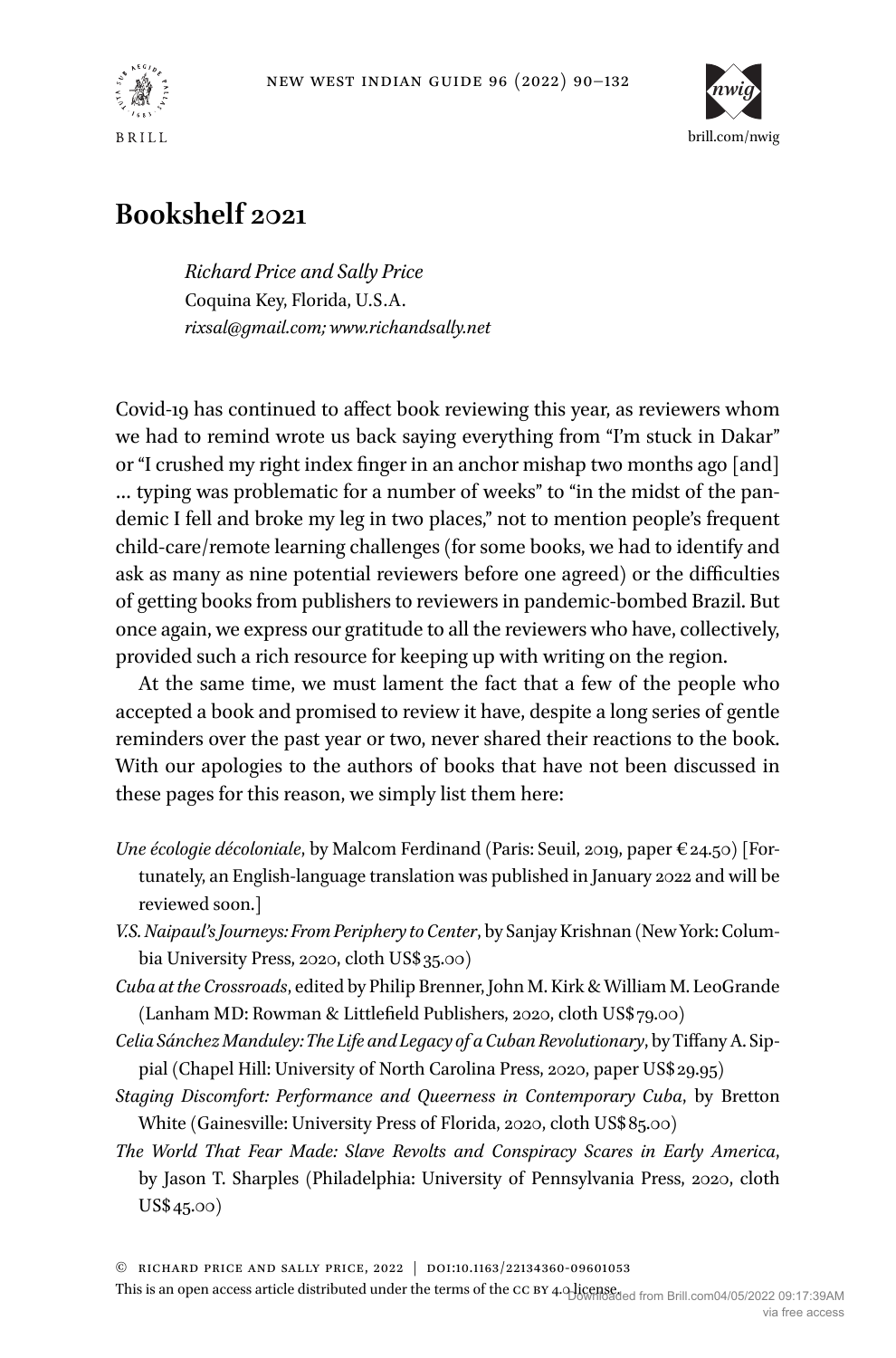erudition with deeply personal recollections of her family and her own history, illustrated with many striking photographs. This is a beautifully written, profoundly moving, and deeply reflective book.

We also signal the publication of the annually-issued journal *IDEAZ*, the latest volume (No. 15) of which is *A 2020 Vision of the Rastafari Movement: Revisiting the Field and Taking Steps Forward*, edited by Michael Barnett, Giulia Bonacci & Erin C. MacLeod (Kingston: Arawak, 2020, paper US\$23.00)

In *Sunshine Kitchen: Delicious Creole Recipes from the Heart of the Caribbean*, by Vanessa Bolosier (London: Pavilion, 2021, cloth US\$19.95), the "heart of the Caribbean" is Martinique and Guadeloupe, so the book contains (different versions of) recipes for many of the dishes that we've made in our own Martiniquan kitchen over the years. The one for "Breadfruit Migan" adds no lemon and oil at the end—which we've always considered essential for its oh-so-creamy consistency. And the "Colombo" expands possibilities for our (much simpler) goat curry, adding potatoes, eggplant, and yam and suggesting that it can be made with chicken, pork, mutton, goat, prawns, shark, and even skate. There are many interesting riffs on both everyday and holiday foods from the French Caribbean. Overall, we give the book an enthusiastic thumbs up (despite the fact that it confuses calabashes with gourds—see *nwig* 56:69–82).

Once again, Rosemarijn Hoefte has kindly provided an overview of recent Dutch-language books that may be of interest to our readers. Here it is:

Let's start with a splendid volume: *Nola Hatterman: Geen kunst zonder kunnen*, edited by Ellen de Vries (Zwolle, the Netherlands: Waanders, 2021, paper  $\epsilon$ 27.50). The gorgeous reproductions alone make this book worth having. De Vries has managed to gather many of Hatterman's unknown works, surely not all of the same quality, but they give a much-needed overview of the artist's development. Now her oeuvre consists of more than 500 drawings and paintings. The 11 essays show how specialists grapple with explaining the individual and the artist and placing her work in existing traditions. Nola Hatterman was controversial during her life time, and this volume attests to the fact that she still is. Was she a courageous transracialist (Stephen Sanders) or a white dominant woman in a colonial setting who reduced individuals to the color of their skin (Lizzy van Leeuwen)? As so many artists, Hatterman cannot be pigeonholed. This book is a great way to get to know her and her work, that is an important example of the shared Surinamese-Dutch (post)colonial cultural heritage.

Shared (post)colonial heritage is also addressed in twin volumes on cultural heritage in Aruba, Bonaire, and Curaçao edited by Gert Oostindie and Alex van Stipriaan. *Antilliaans erfgoed 1: Toen en nu* and *Antilliaans erfgoed 2: Nu en verder* (Leiden, the Netherlands: Leiden University Press, 2021, paper €29.50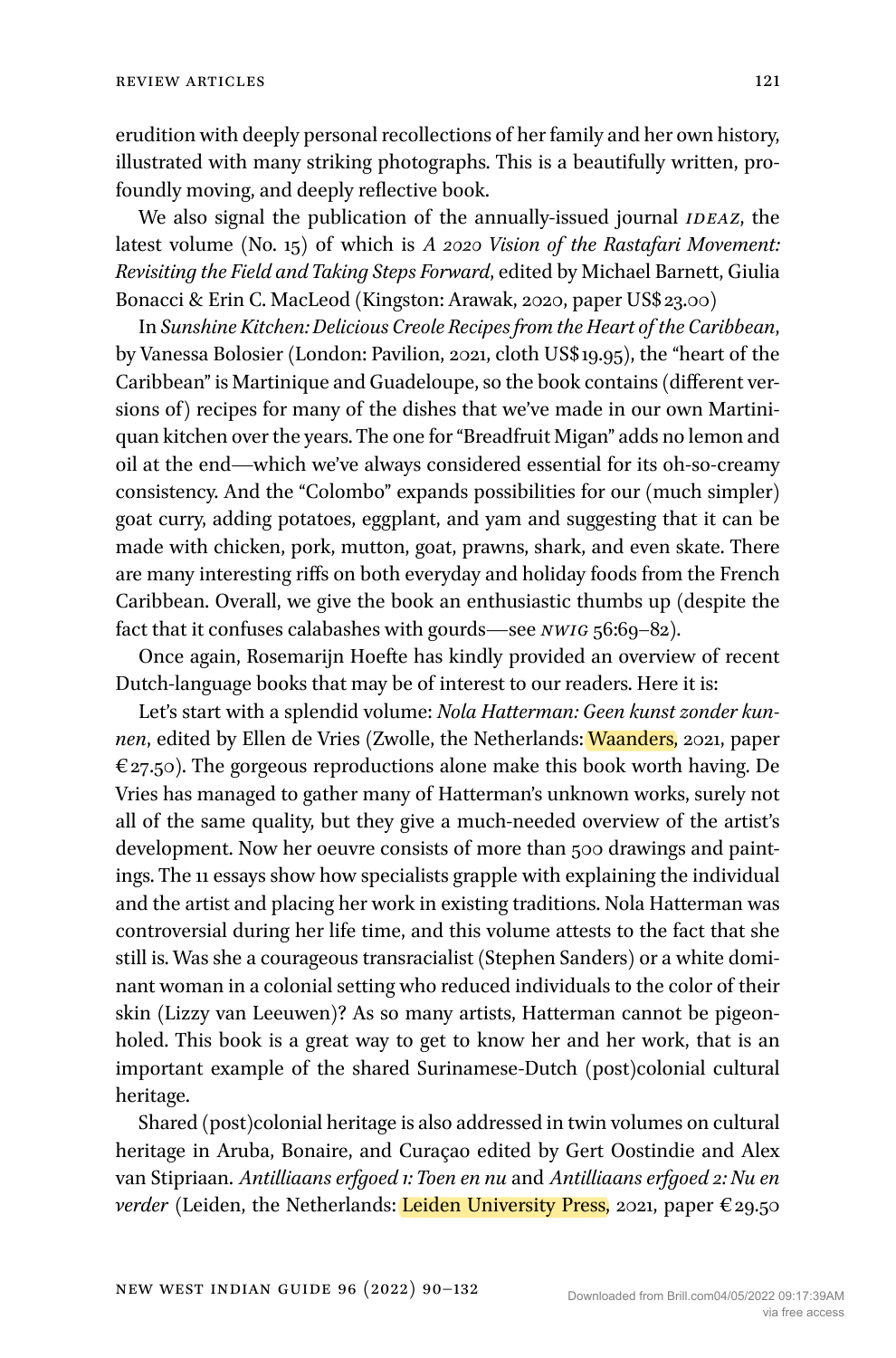each) are the outcomes of the Traveling Caribbean Heritage project, financed by the Dutch Science Foundation, on the development of Antillean heritage and its relation with nation building and nation branding. In 18 chapters, the authors—from the three islands and the Netherlands—discuss topics such as (the lack of) cultural policies, transnationalism, museums, language and literature, and cultural expressions. It is trite to say that contributions in edited volumes are uneven, but here too there are thorough, engaging chapters alternating with rather predictable and bland essays. Nation branding seems an afterthought; only a few authors (Rose Mary Allen & Gregory Richards on Carnival; Artwell Cain on museums, monuments, and Aruban identity; and Luc Alofs on heritage education) do more than pay lip service and actually engage with the concept. Reflections by 11 Antilleans in and from the three islands and the Netherlands on such topics as slavery, identity, festivals, traditions, language, stories, rituals, the nation, and connections intersperse the chapters. When reading the last intermezzo in Part One on connections: "there is no fruitful interaction between the six Antillean islands" (Felix de Rooy) and "there is consciously or not a strong connection between the islands because of language or familial ties" (Tibisay Sankatsing Nava) I wished that the contributors had engaged more with these different voices.

The debate on the Dutch colonial past doesn't show signs of abating. For the Caribbean that means that slavery, its aftermath, and remembrance are the foci. The debate has turned into a war of words as it is closely connected with extremely charged political issues of citizenship, belonging, identity, and racism. Two new books illustrate this trend: Henk den Heijer's *Nederlands slavernijverleden: Historische inzichten en het debat nu* (Zutphen, the Netherlands: WalburgPers, 2021, cloth  $\epsilon$ 29.99) is a comprehensive historical and historiographical overview of slavery in the Dutch Caribbean colonies, reflecting decades of research and teaching. In *Slavernij en beschaving: Geschiedenis van een paradox* (Amsterdam: Ambo Anthos, 2021, paper €20.99) Karwan Fatah Black offers a more mundane overview of what he calls the European metanarrative of slavery during antiquity, in the Islamic world, and in the Atlantic, arguing that this narrative overstates the deep roots of western zest for liberty and obscures the recent cultural legacies of colonialism and slavery. Both authors carry the slavery debate to the present: Den Heijer's final chapter is titled "The slavery past, racism and identity politics" (my translation) while Fatah-Black's title is "Historians and White identity politics." Two examples: Fatah-Black underlines the racialization of the status of both African enslaved workers and White owners, while Den Heijer argues that there is no historical proof of the relationship between slavery or colonialism and racism in the Netherlands and that slavery belongs to the past, current-day racism to the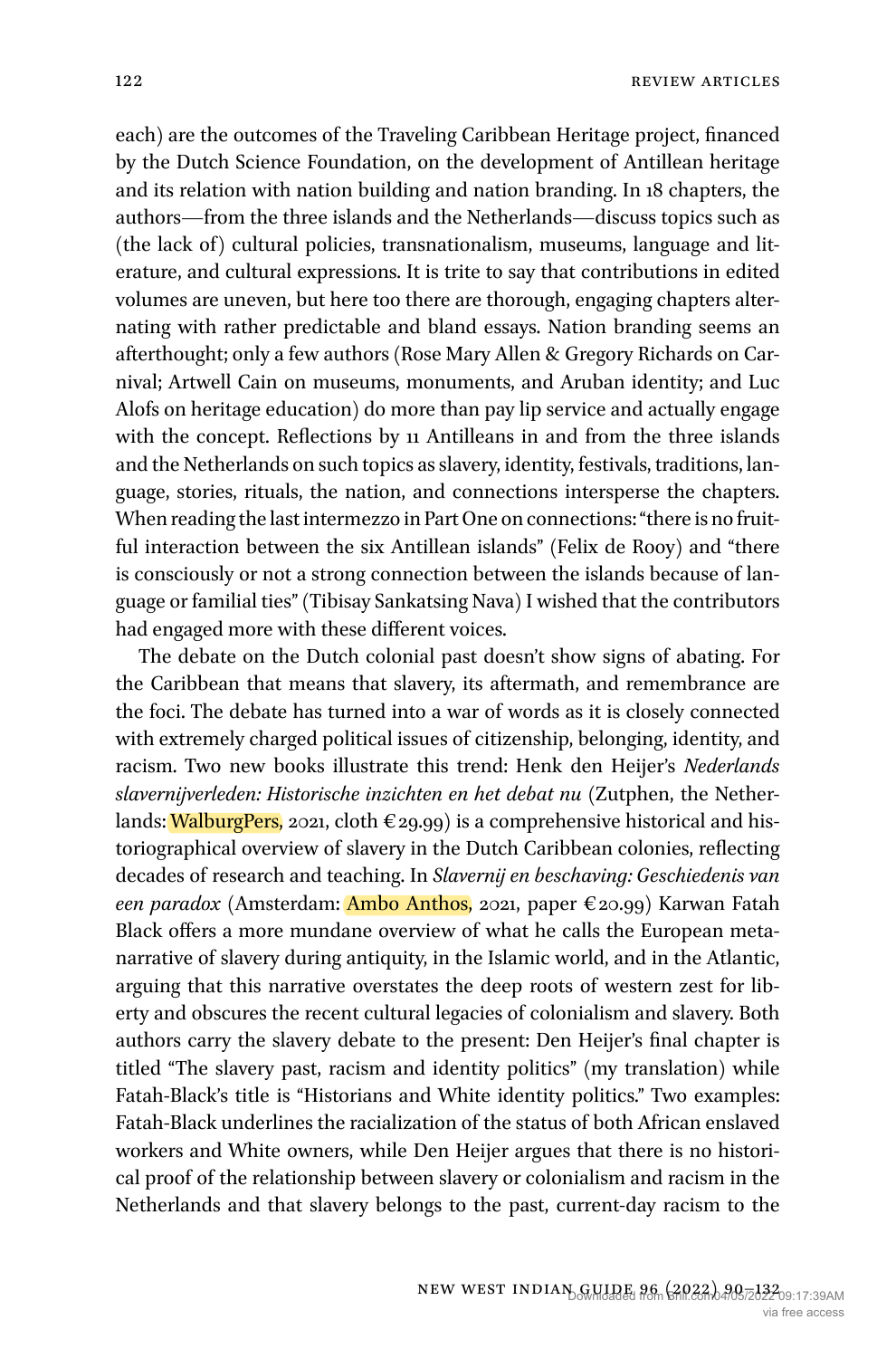present. Not surprisingly, these two authors take very different views of the Black Lives Matter protests in various Dutch cities in 2020. To Fatah-Black, who calls them a movement of "unparalleled magnitude," it is an example of racism finally taken seriously and recognition of the "unique and rich intellectual tradition of the Afro-Atlantic diaspora." Den Heijer sees them as an American phenomenon with little or no relevance to what he sees as a different situation in the Netherlands. The debate will continue, but the ad hominem attacks by both scholars, in these books and Dutch media, do not seem particularly helpful in fostering a greater understanding by listening to different perspectives.

Dirk J. Tang's *Met Hollandse bedaardheid: Hoe Nederland tussen 1800 en 1873 slavernij in de koloniën afschafte*(Zutphen, the Netherlands: WalburgPers, 2021, paper  $\epsilon$ 14.99), is a matter-of-fact booklet about the abolition process in the Dutch colonies and the limited discussions of the topic in the Netherlands. Tang identifies four influences that determined the outcome of the debate: external (read: British) political pressure; legal, philosophical, and Christian/ Biblical arguments, including the influence of the Enlightenment; liberal economic considerations in an industrializing Dutch economic landscape; and emancipatory influences, as women played a prominent role in the abolition movements. This clearly written volume, taking a Dutch perspective, is intended for a nonacademic audience; it lacks notes and an index.

The "rediscovery" of Anton de Kom continues to inspire more publications. *Antonlogie: Verhalen over het gedachtegoed van Anton de Kom* (Amsterdam: Atlas Contact, 2021, paper €20.00) focuses on Anton de Kom's life and ideas as a source of inspiration in our own times. Introduced by Mitchell Esajas, this not overly exciting volume includes an essay by Liang de Beer (winner of a contest on the writer's relation to De Kom's ideas) on the impact of colonial history on her family. The jury also selected a poem by Rudya Mena, "To Anton de Kom, to Activists Then and Now." Other contributors are Nina Jurna (on the memories of activists De Kom and Louis Doedel), Guno Jones (De Kom and citizenship), Ianthe Sahadat (on her personal memories of being introduced by her father to De Kom's life and work), Humberto Tan (on Oneseimus, the African man who mitigated the impact of a small pox outbreak in Boston in 1721), and Vincent de Kom (reconstructing Anton de Kom's return to Suriname in 1933).

Anton de Kom's Surinamese perspective on the history of his country of birth was unique in Dutch colonial historiography, but his indictment of stifling Dutch colonial policy was not. Partially inspired by Marcus Garvey, Pedro Pablo Medardo de Marchena in 1929 wrote a fierce indictment in Papiamentu against racism and other humiliations suffered by people of color on account of the colonial state, the Roman Catholic Church, and big business on Cura-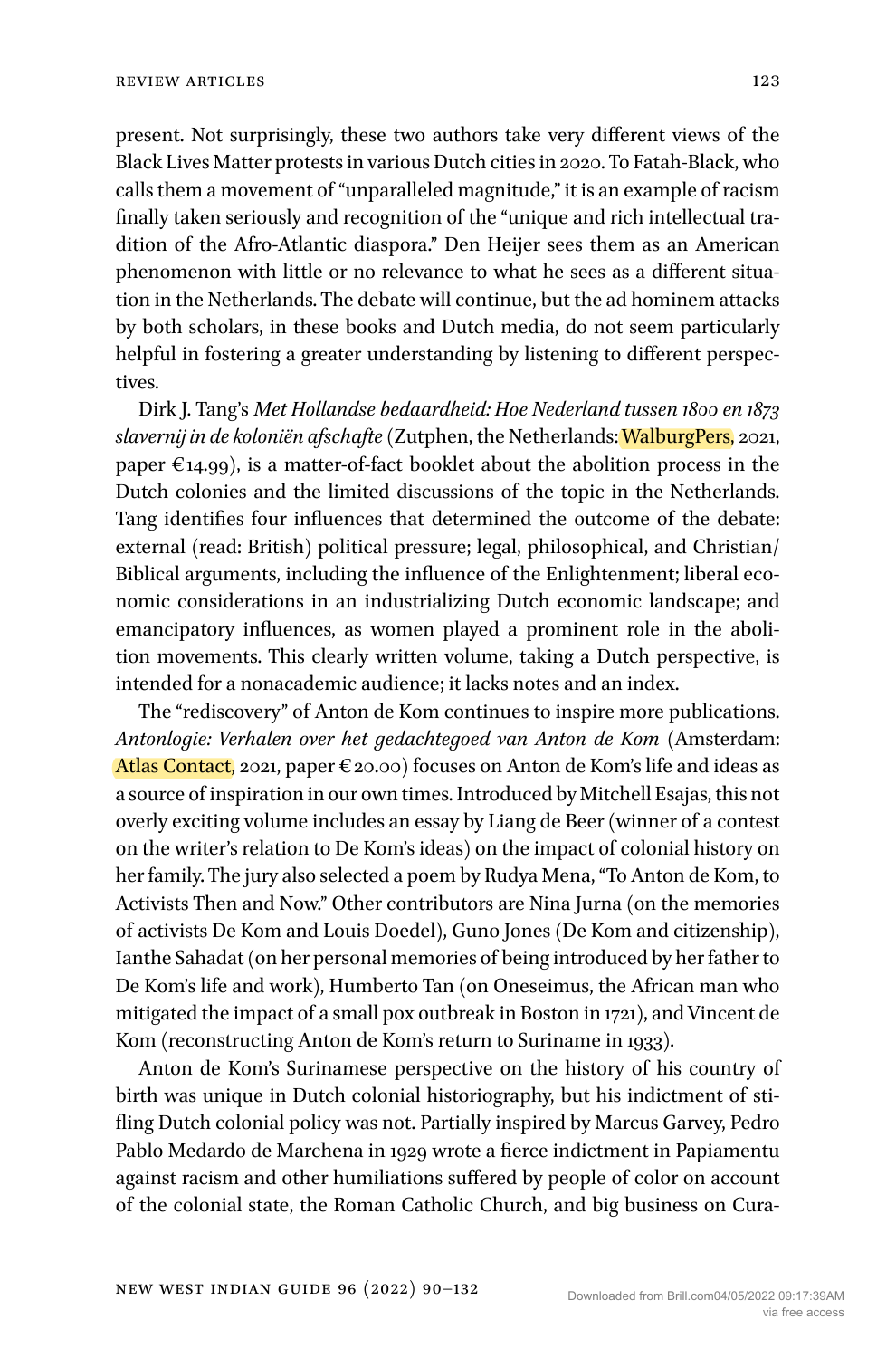çao, for which he was prosecuted and jailed. Aart G. Broek has now for the first time translated Medardo de Marchena's important pamphlet into Dutch, with a lengthy introduction on its historical context as *Medardo de Marchena: Staatsgevaarlijk in koloniaal Curaçao* (Haarlem, the Netherlands: In de Knipscheer, 2021, paper €17.50).

Suriname-born Louis Doedel was another activist, in both Curaçao and Suriname. Nizaar Makdoembaks's *Journalist Louis Doedel kaltgestellt inWolffenbuttel: Politieke psychiatrie in de kolonie Suriname* (Leeuwarden, the Netherlands: Elikser, 2021, paper  $\epsilon_{59.50}$  is a work in progress. In 1937, Suriname Governor J.C. Kielstra had Doedel committed to the colony's mental hospital Wolffenbuttel. Out of sight, he became a nonperson, often presumed to be dead; only after political pressure he was released in 1979. A physical and mental wrack he passed away soon after his release. Despite the volume's uneven balance between primary and secondary issues, it includes valuable information, also in the form of facsimiles of archival records. Physician Makdoembaks not only wants to record Doedel's life and suffering, but also to rehabilitate him as a writer and publicist. In the end it is a call for rehabilitation of not only Doedel, but other, often forgotten, victims of the Suriname colonial regime as well.

More history. A doorstopper is *Krijgsgeweld en kolonie: Opkomst en ondergang van Nederland als koloniale mogendheid 1816–2010*, by Petra Groen, Anita van Dissel, Mark Loderichs, Remco Raben & Thijs Brocades Zaalberg (Amsterdam: **Boom**, 2021, Cloth  $\epsilon_{55}$ .00). The last part of this handsomely illustrated three-volume Dutch colonial military history focuses on Dutch imperialism and military actions in the Caribbean. In four chapters Groen and Van Dissel discuss how Suriname during slavery was the theater of a permanent colonial war with different levels of violence. The authors compare the inside threats of marronage and other forms of resistance to a permanent peat moor fire that could be contained but not extinguished. After abolition, the military was the last resort to suppress rebellions and slowly but surely the colony became a police state. In contrast, the six island colonies faced external threats, from Venezuela in particular. But the Caribbean possessions were changelings in Dutch colonial policy and received little support. During World War II, U.S. military presence was much needed to protect the oil refineries on Aruba and Curaçao and the Suriname bauxite mines. After the war, it was U.S. protection that enabled Suriname and the islands to find their bearings again. In the twenty-first century the colonial military legacy continues to be visible in the Dutch presence in the Caribbean Sea, still under the wings of Washington.

A mysterious episode of Dutch military presence in independent Suriname was the role of Colonel Hans Valk during the 1980 coup d'etat. In *Hans Valk: Over een Nederlandse kolonel en een coup in Suriname (1980)* (Zutphen, the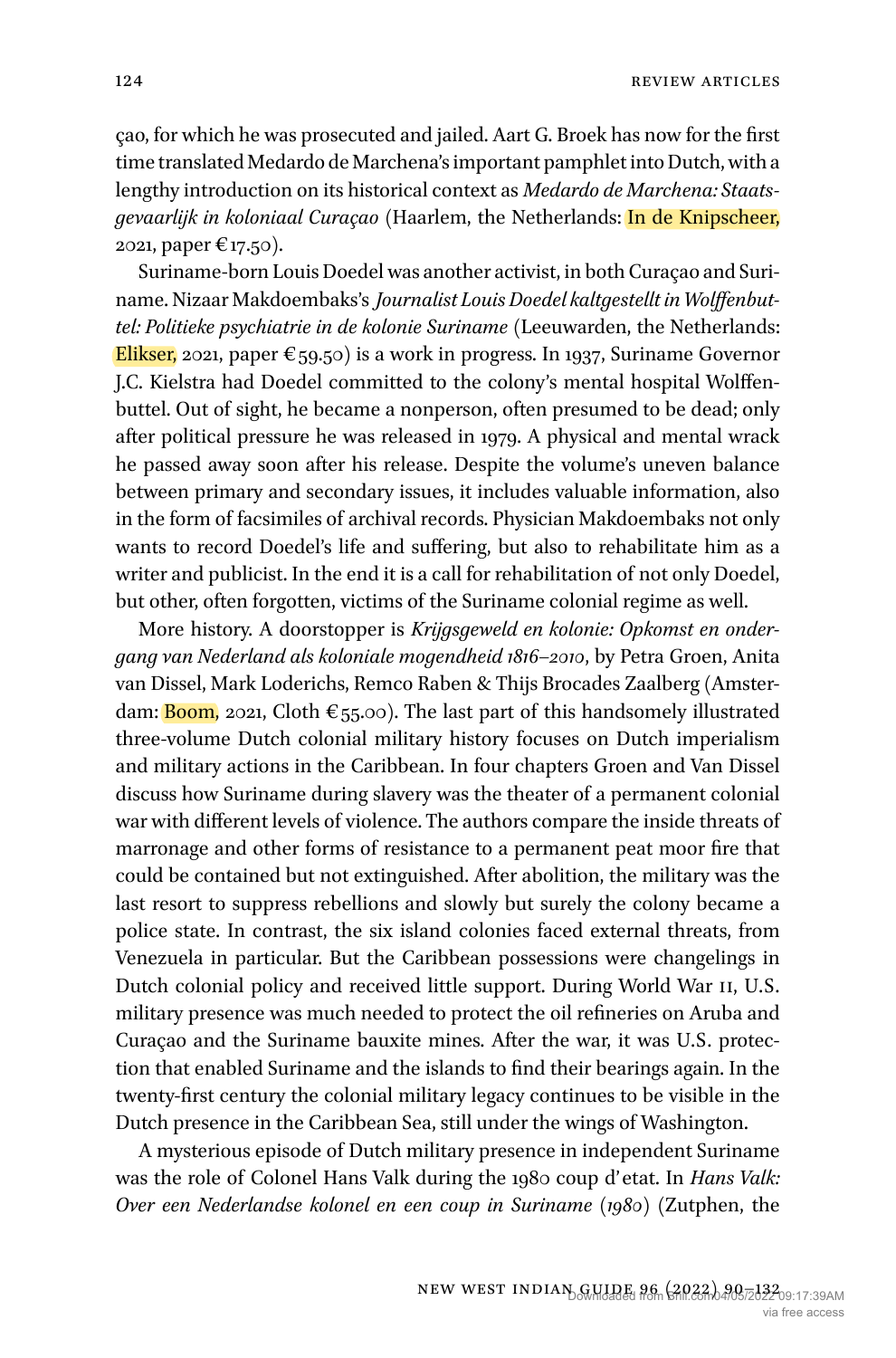Netherlands: WalburgPers, 2021, paper  $\epsilon$ 24.95), Ellen de Vries tries to reconstruct the Valk-affair and determine whether he helped the 16 sergeants led by Desi Bouterse to gain power, as has often been alleged. She has no clear answer, except to say that Valk did not perform his task with due caution and tact. A precise reconstruction turned out to be a mission impossible.

Chan E.S. Choenni's *Geschiedenis van Hindostanen 1873–2015: India—Suriname—Nederland* (Zoetermeer, the Netherlands: **Sampreshan**, 2021, cloth  $\epsilon_{29,50}$ , intended for a nonacademic audience, includes hundreds of b/w photographs, but no bibliography or extensive references. Based on four previous books by Chan Choenni and the late Gharietje Choenni, this volume celebrates the socioeconomic, cultural, and political integration of (indentured) migrants from British India in Suriname and later the Netherlands in the period 1873–2015.In 2015, the so-called Hindostani community in the Netherlands was larger than the group living in Suriname.

Papieren paradijs by Marlies Medema (Utrecht: KokBoekencentrum, 2020, paper  $\epsilon$  21.99) is a bit of an outlier. This historical novel on the disastrous colonization attempt by Dutch farmers in Suriname is written from the perspective of Anna Pannekoek, the wife of pastor Arend van den Brandhof, the controversial initiator of the plan. It relates the social-cultural background of the couple and the plan to start a colony along the Saramacca River to improve the perspectives of dirt-poor farmers in Holland. Anna is more than reluctant, but in 1845, halfway through the 400-page book, the family finally makes the Atlantic crossing. Instead of paradise they find misery; the colonial government has allotted them a plot of land unsuited for agriculture, and an epidemic decimates the population.Within months Anna dies, leaving behind eight children. In 1854 Van den Brandhof and seven surviving children return to the Netherlands. The book is based on archival material, including a few letters by Anna and Van den Brandhof's correspondence, and secondary literature. In 2021 the National Archive in Suriname received two authentic letters from1844 and1848 regarding this so-called *buru* colonization.

Three family histories that differ in approach and scope. Marcel van Kanten's *Wortelzucht: De geschiedenis dat ben ik* (Volendam, the Netherlands: LM Publishers, 2021, paper  $\epsilon$  24.50) is a search for his roots in Suriname, the Dutch East Indies, the Netherlands, and beyond. Van Kanten counts 13 different ethnic backgrounds in his family tree. The best parts are when he presents his research on location; less convincing are the fragments in which he imagines himself as one or another of his ancestors. *De Doorsons: Op zoek naar een een Afro-Amerikaanse slavenfamilie in het Caribisch gebied* (Amsterdam: De Arbeiderspers, 2021, paper  $\epsilon$ 25.99) is a labor of love and far more than a family chronicle. In her role as *griot*, anthropologist Roline Redmond relates a fasci-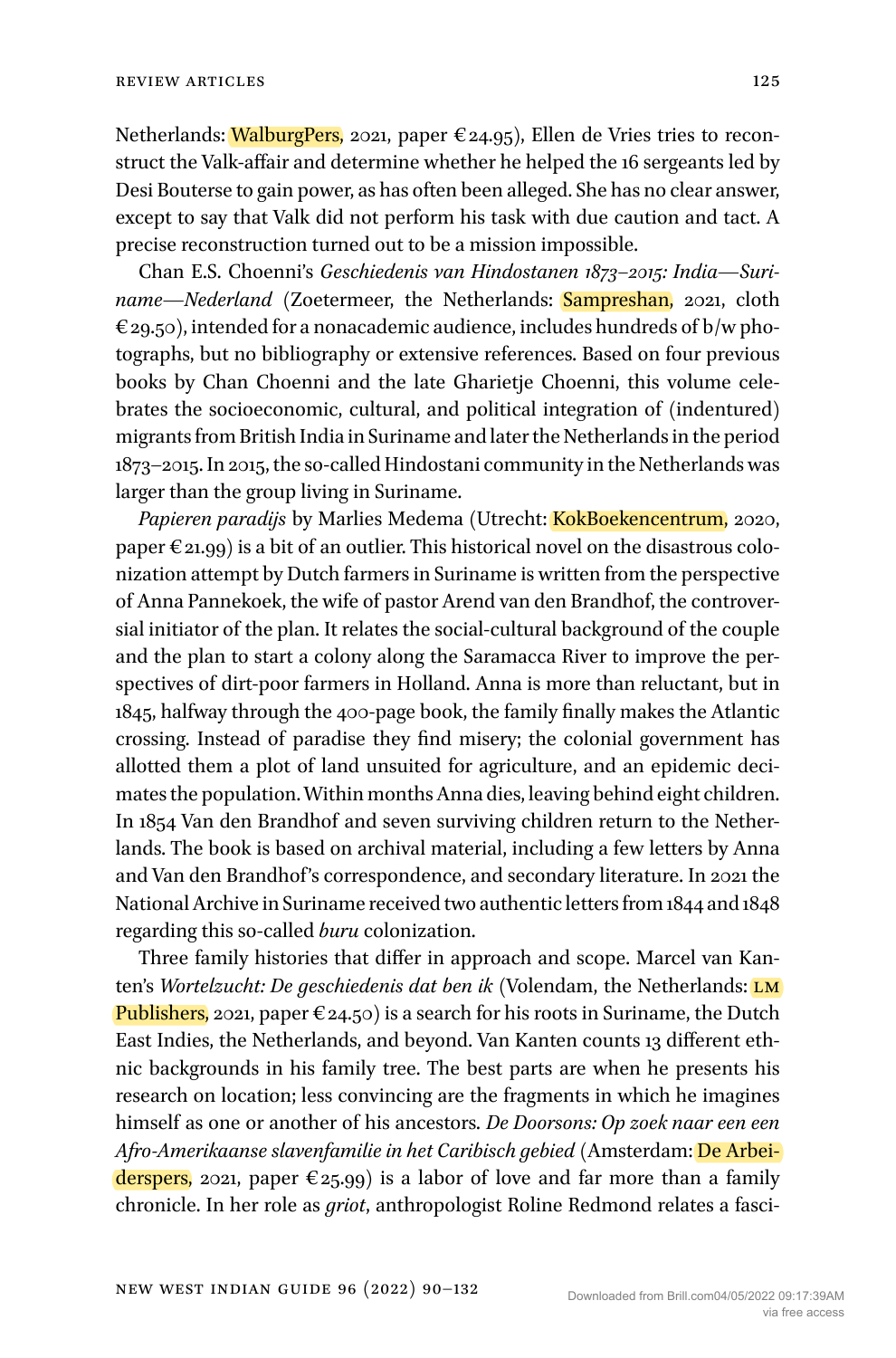126 **REVIEW ARTICLES** 

nating, meandering social history of Suriname since the nineteenth century. In the search for her family, who left few paper traces and aren't particularly interested in reading, her encounters with family members and other interlocutors are crucial. Redmond has a great ear and a felicitous writing style, and has produced a must-read for anyone interested in Suriname. Autobiographies or biographies by family members are often congratulatory from rags-to-riches accounts. In contrast, *De goudsmid: Marginalisering en veerkracht van een Hindostaanse familie* (Zutphen, the Netherlands: WalburgPers, 2021, paper  $\epsilon_{19.99}$ ) is a tabu-breaking account of author Ruben Gowricharn's father, Parmeswar Gowricharn, a successful goldsmith in pre-independence Paramaribo whose business faded after moving to a different neighborhood. It is not only a story of loss, alcoholism, and ultimately suicide, but also his family's ostrich behavior and *tapu sjén* (Sarnámi-Hindostani for covering your shame), and of resilience. In the words of mother Soersati Gowricharn, son Ruben, with his Dutch PhD in sociology, would uphold the family honor. She did not live to see her son's promotion to full professor.In *De goudsmid* the academic couldn't contain himself, larding the narrative with sociological and anthropological theories, but this doesn't obscure the gripping story of his father and his family.

Two (auto)biographies by Surinamers in the Netherlands. Paramaribo-born Stanley Menzo, former Ajax goalkeeper and now manager of the Suriname national team, is portrayed by Mike van Damme in *Menzo: Het gevecht onder de lat* (Amsterdam: Nieuw Amsterdam, paper €20.99). The legendary Johan Cruijff chose Menzo as Ajax's goalkeeper because of his field playing skills. His popularity in Amsterdam didn't save him from racist abuse, and Menzo occasionally struck back at such abusers. That was in the 1980s, but research shows that in 2021, 40 percent of the professional soccer players in the Netherlands consider that racism is common on Dutch soccer fields and stands, and one fifth say that racism is still a tabu. Maybe less well known is Joyce Sylvester, constitutional lawyer, civil servant, and consultant, who published *Bent ú de burgemeester? Autobiografie van een pionier* (Amsterdam: Atlas Contact, 2021, paper  $\epsilon$ 19.99). The first woman of color in the Netherlands to be appointed mayor, Sylvester is regularly listed as one of the 200 most influential persons in the Netherlands. In a rather prosaic style she tells about the many obstacles, including racism, she had to overcome in her way to the top. Illustrative is the anecdote that provides the book's title: at a reception at the city hall of the town of Naarden a man looked at her and said "Are **you** the mayor? No, I can't believe it!"

On to politics: André Haakmat was a key but short-term political player in Suriname in the hectic period between the military coup of 1980 and the December murders in 1982. Back in the Netherlands he supported (now vice-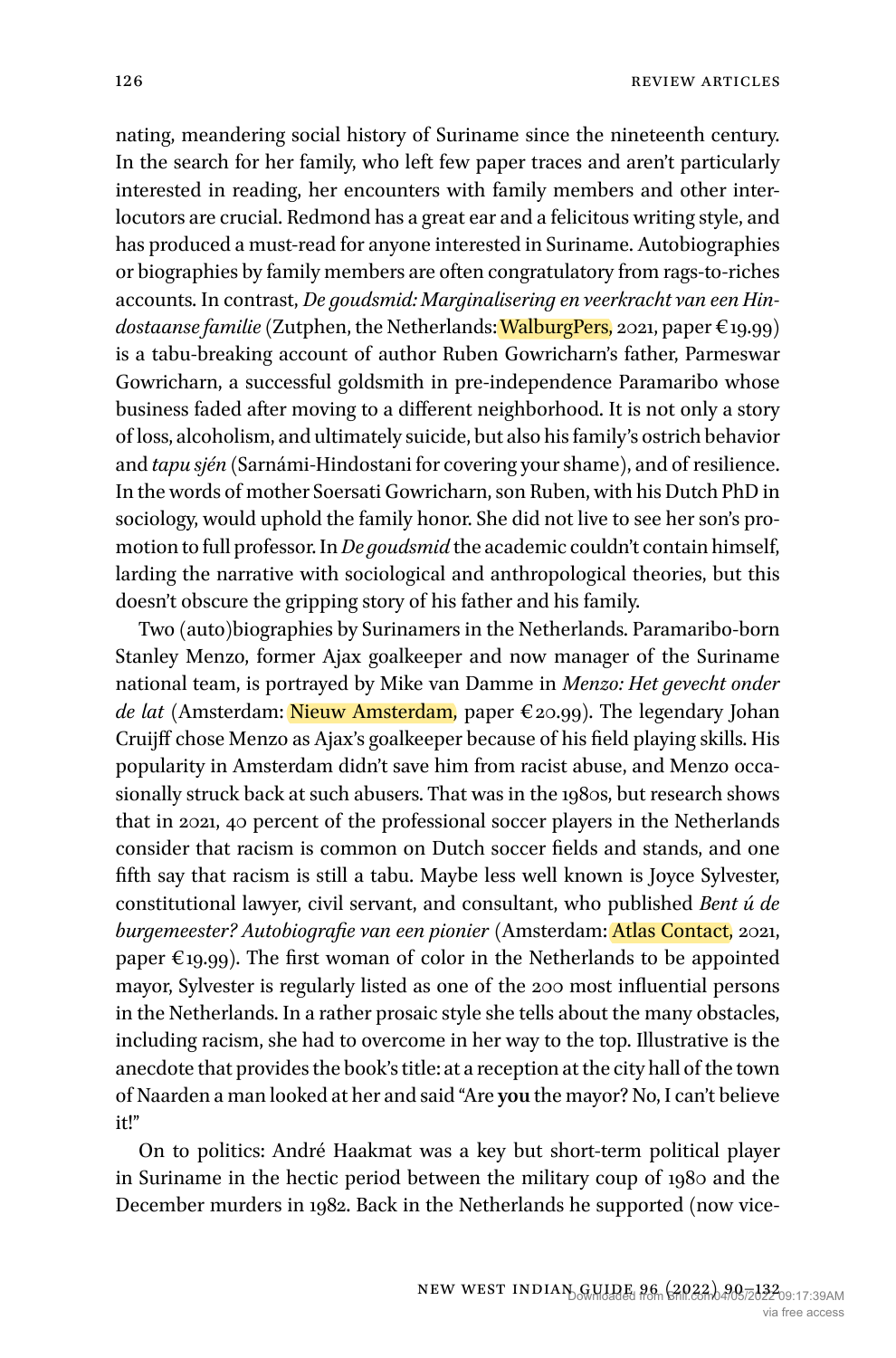president) Ronnie Brunswijk in his guerrilla war against commander Bouterse and the National Army, only to declare his renewed support for Bouterse a few years later. Haakmat's *Late oogst: Politiek-staatkundige en economische beschouwingen* ([Amsterdam]: Novum Publishing, 2020, paper €15.90) follows two interesting earlier publications: *De revolutie uitgegleden* (1987) and *Herinneringen aan de toekomst van Suriname* (1996). In 19 chapters, Haakmat covers a lot of ground from nation building to constitutional law to land policy, finishing with a tribute to poet Michael Slory. This work, marred by typos, jumbled foot notes, and a general lack of editorial care, seems written for specialists. *Hoe wij hier ook samenkwamen: Pleidooi voor menselijkheid, nieuwsgierigheid en de verbindende kracht van verhalen* (Amsterdam: Uitgeverij Balans, 2020, paper  $\epsilon$ 12.50) is an accessible essay by Kathleen Ferrier, the chair of the Unesco Commission of the Netherlands on the role of narratives, language, and the meaning of words in Latin American dictatorships, Hong Kong, and the Netherlands. Ferrier calls for inclusive democracies that give a voice to women and people with a bicultural background. It is based on Ferrier's 2019 Anton de Kom Lecture on Discrimination and Tolerance at the Resistance Museum in Amsterdam.

Next literature and poetry: *De nieuwe koloniale leeslijst*, edited by Rasit Elibol (Amsterdam: Das Mag, 2021, paper  $\epsilon$  21.99), consists of 22 essays by established authors, poets, and critics on how to (re)read, (re)discover, and rethink Dutch colonial classics. Some are well known, such as *Max Havelaar* by Multatuli, others may be hidden gems—I discovered Frans Lopulalan's *Onder de sneeuw eenIndisch graf* (1986) on Moluccan experiences in the Netherlands. Ten chapters cover nine novels and one volume of poetry on the Caribbean published between 1931 and 2018: *De Stille plantage* by Albert Helman (Xandra Schutte), *Mijn zuster de n\*\*\*\*\*\** by Cola Debrot (Stephan Sanders), *Sarnami, hai* by Bea Vianen (Warda El-Kaddouri), *Dubbelspel* by Frank Martinus Arion (Kees 't Hart), *Kollektieve schuld* by Edgar Cairo (Rasit Elibol), *Over de gekte van een vrouw* by Astrid Roemer (Basje Boer), *Schilden van leem* by Boeli van Leeuwen (Yra van Dijk), *De morgen loeit weer aan* by Tip Marugg (Michiel van Kempen), *Badal* by Anil Ramdas (Manon Uphoff), and *Habitus* by Radna Fabias (Alfred Schaffer). Despite the (deliberately?) awkward title, this is a rewarding read.

*Because* is the 1979-debut volume of Carla van Leeuwen (1955–80). The current edition (Haarlem, the Netherlands: In de Knipscheer, 2021, paper  $\epsilon_{17.50}$ , with a brief epilogue by Klaas de Groot) presents poems (some in Dutch, some in English) from the original volume as well as 22 from an unpublished volume, "Interval," and seven found in the Van Leeuwen family archive. One of the main themes is the difficulty, or even inability, of belonging, with fantasy as the only escape. Saya Yasmine Amores's *Bāṉsuṟi ke gam: Het verdriet van de fluit* (Haarlem, the Netherlands: **In de Knipscheer**, 2020, paper  $\epsilon_{17.50}$ ) came